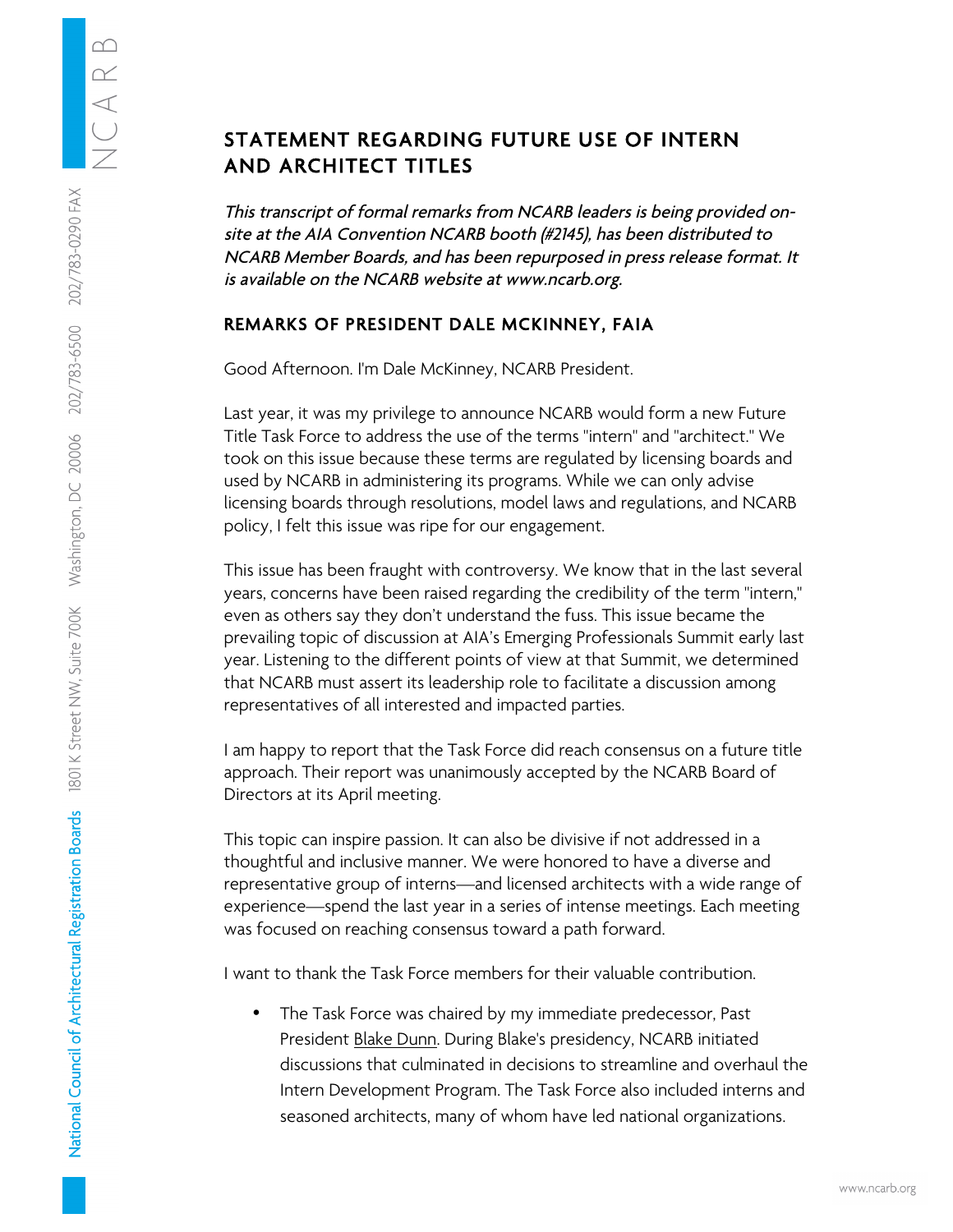$\triangleleft$ 202/783-0290 FAX 202/783-6500 Washington, DC 20006 1801 K Street NW, Suite 700K National Council of Architectural Registration Boards

- Two of the interns on the Task Force actually became licensed architects during their time on the Task Force:
	- o Tyler Ashworth, a former president of the American Institute of Architecture Students (AIAS) based in Washington, D.C.; and,
	- o Shannon French, based in New Orleans.
- Interns also serving on the Task Force were:
	- o Westin Conahan, the immediate past AIAS President now based in New York City;
	- o Haley Gipe, former AIA National Associates Committee Chair and AIA National Board Member based in Fresno, California, and
	- o Suni Dillard of Cambridge, Massachusetts.
- Architects serving on the Task Force were:
	- o Scott Veazey of Evansville, Indiana, a former NCARB President and President-elect of the National Architectural Accrediting Board;
	- o Rick Engebretson, a member of the North Dakota licensing board and former NCARB Board member;
	- o Anne Smith, chair of the Georgia licensing board and current NCARB Board member;
	- o Bayliss Ward, president of the Montana licensing board and incoming NCARB Board member;
	- o Jennifer Workman, from Dallas, Texas; Former Regional Associate Director for the AIA National Associates Committee and former chair of the National Young Architects Forum Advisory Committee.
	- o Tamarah Begay of Albuquerque, New Mexico and a leader in the Navajo nation architect community; and
	- o Jeff Pastva, a recently licensed architect from Philadelphia, Pennsylvania, former Regional Director for the AIA Young Architects Forum and currently serving as their Communications Director.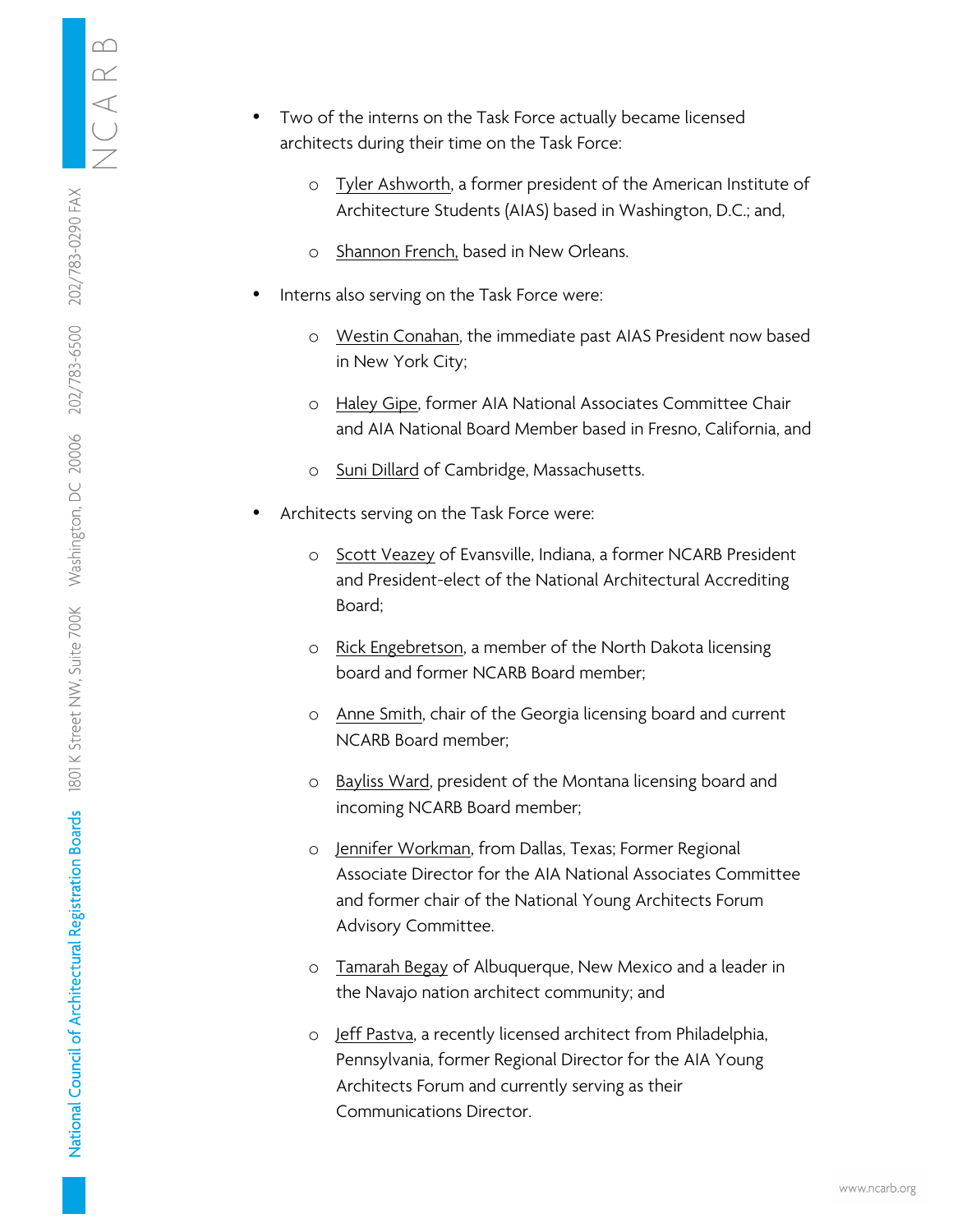- Representing the licensing board executive community was Kingsley Glasgow, licensing board executive from Arkansas and a current NCARB Board member.
- Representing AIA was **Damon Leverett**, Managing Director, Diversity & Emerging Professionals Engagement.
- Staffing the Task Force was Harry Falconer, NCARB Director of Experience + Education.

Specifically, we asked the Task Force to address current and possible future titles. In turn, the Task Force elected to focus their deliberations on three areas:

- The pre-licensure title currently known as "intern,"
- The post-licensure, practitioner title known as "architect,"
- And, the post-retirement status, which some jurisdictions and organizations refer to as "emeritus."

The Task Force considered several factors in their deliberations:

- Data regarding the duration spent in internship,
- Data regarding titles used by other regulated professions in the building industry,
- Survey information regarding preferred titles,
- Anecdotal information regarding the connotations of the use of the word intern,
- The regulatory impacts of extending the title architect beyond the licensed community,
- And, the distinction between the role of the marketplace and membership organizations versus the legal role of licensing boards in protecting the public.

The final report of the Task Force recommends a simple solution: restrict the role of regulation to the title "architect," which should only apply to licensed individuals. The Task Force recommended that any title held by those pursuing licensure does not need to be regulated. In other words, it is recommended that NCARB discontinue the use of the word intern, intern-architect, or any other regulatory "title" describing those pursuing licensure. Further, architect emeritus is an acceptable term because it identifies those who have obtained a license but are no longer practicing, thus providing appropriate notice to the public.

 $\infty$  $\alpha$  $\triangleleft$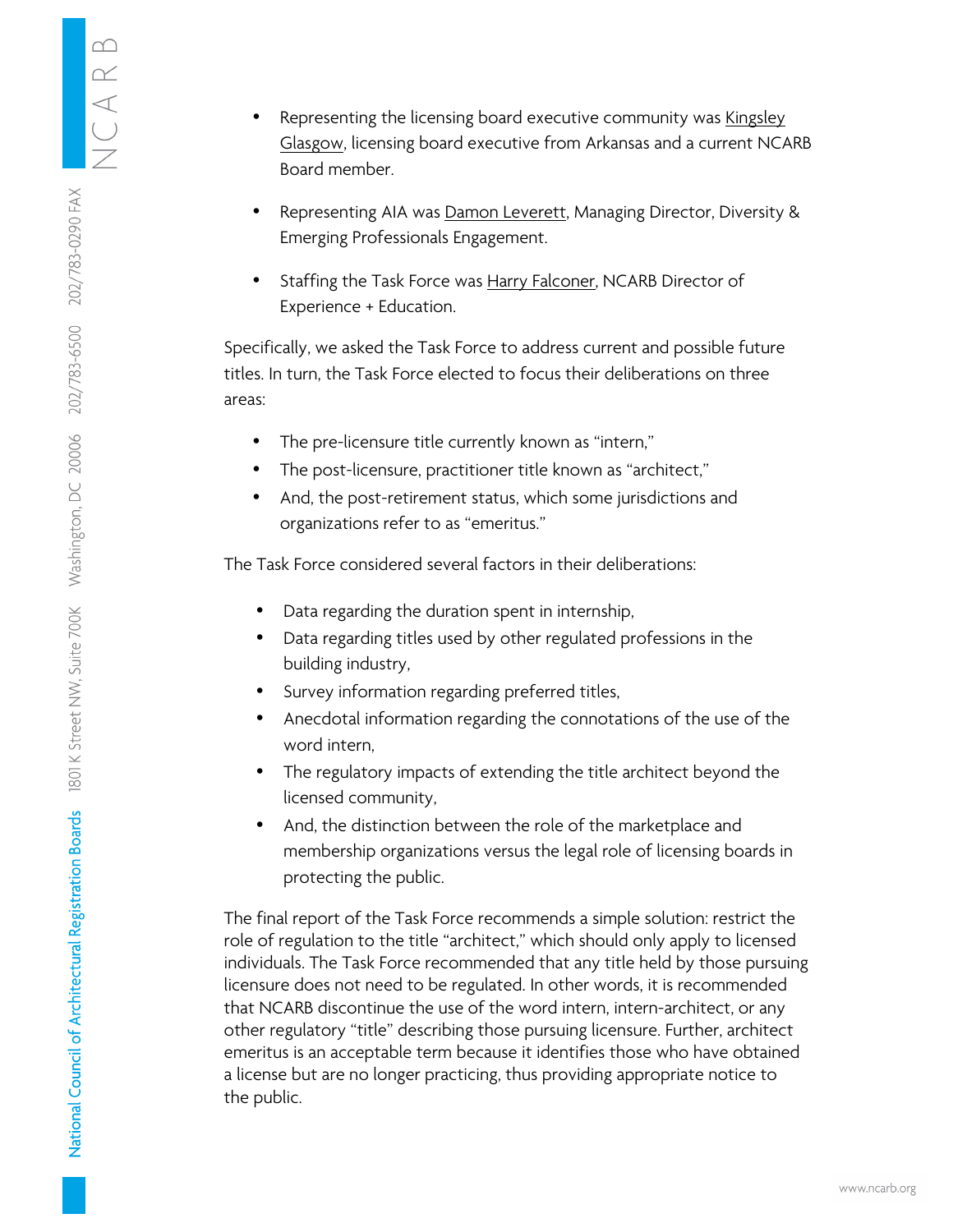The rationale behind these simple but far-reaching recommendations is based on the role of the licensing board community. Their responsibility is to assure that the public is not misled by titles, and that a title assures the person is qualified to protect the public's health, safety, and welfare. Further, the Task Force asserted that as long as a person is not wrongly using a title to pursue or support clients, the licensure process does not need to address anything beyond the use of the title "architect."

As I mentioned earlier, our Board of Directors voted to unanimously to accept the Task Force report. However, this is merely the "beginning of the beginning" of a process with many moving parts.

At this time, I would like our President-elect, Dennis Ward of South Carolina, to describe next steps which will occur under his watch as President effective June 21 of this year.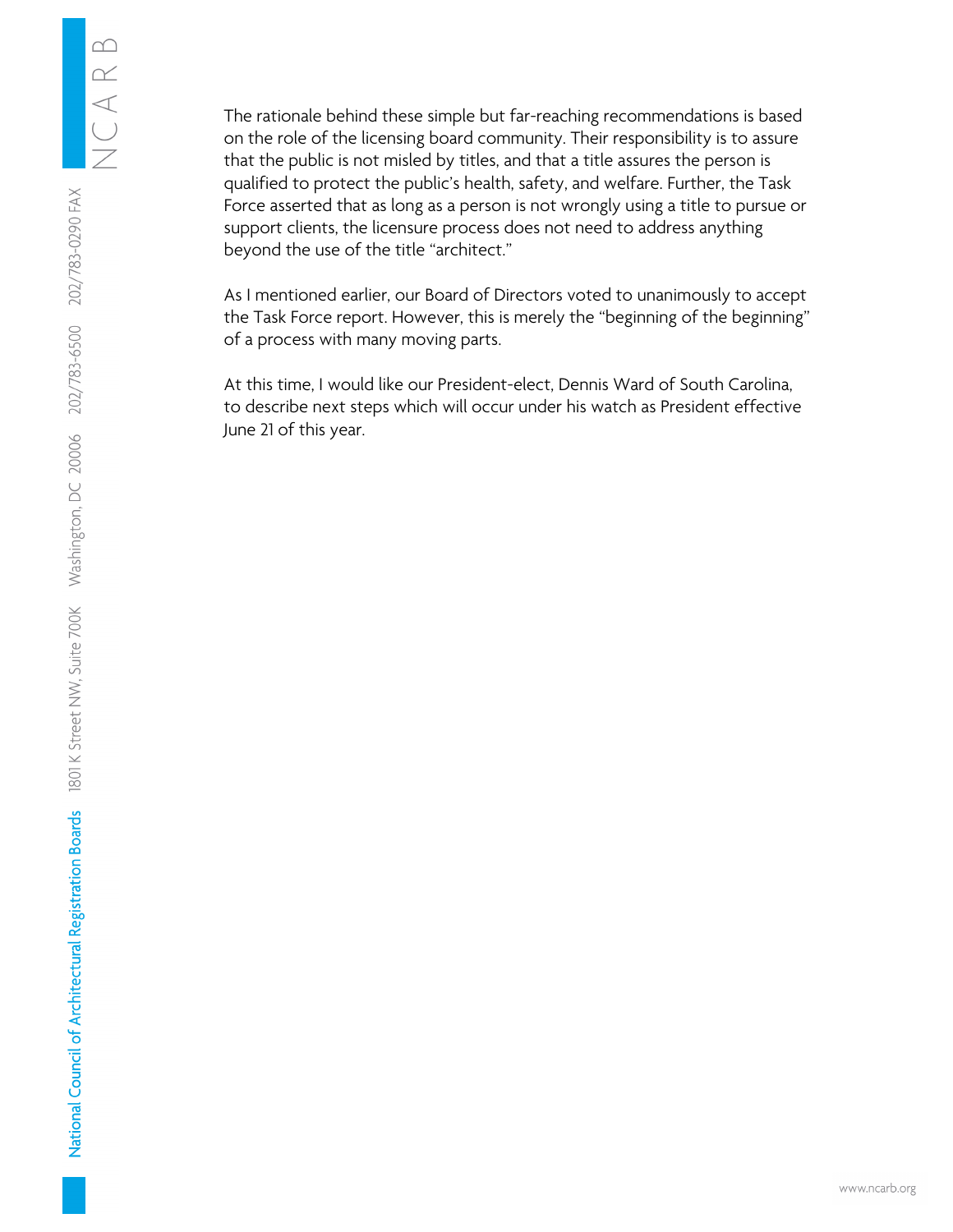Thank you Dale. As Dale mentioned, I'm Dennis Ward, currently First Vice President and President-elect of NCARB. I'm a practicing architect based in South Carolina and formerly a member of the South Carolina licensing board.

I would like to describe the different moving parts Dale referenced, as a way of helping you all better understand NCARB's role going forward.

I suggest you think of this in three parts or phases:

- There are things NCARB can do administratively almost immediately;
- There are things that require a vote of the NCARB Board which implies consultation with its Membership; and
- There are things that only the Membership, namely delegates from each of our 54 licensing board Members, can do.

The Board has requested our CEO Mike Armstrong lead the development of a "sunset plan" which comprehensively details options and next steps regarding the recommendations of the Task Force. As incoming President, I intend to provide charges to appropriate NCARB committees to advise us on the path forward. Some of our committees may recommend revisions to Model Law and regulations; others may recommend new ways to describe those who are on the path to licensure.

At an appropriate time, after consulting with our Membership, our Board is empowered to make formal changes to what is currently called the IDP Guidelines. These Guidelines describe the requirements of the Intern Development Program. Currently, we have just completed our approach to streamlining and overhauling the IDP. Now we will focus on the challenge of renaming the program. We intend to engage our Member Boards in this process.

Changes to model law and regulation come about through resolutions at our Annual Business Meeting. NCARB Model Law currently proposes the use of the title "intern architect." Thirty (30) jurisdictions currently reference one or more of the following titles in law or regulation: "intern architect;" "architectural intern;" "architect in training;" or, "intern."

Should any proposals to change Model Law surface during my presidency, they would be presented for comment next spring and for a vote of the Membership at the June 2016 Annual Business Meeting in Seattle. Now, I would now like to introduce our Chief Executive Officer, Michael Armstrong, for remarks specific to the sunset plan activity.

 $\infty$  $\alpha$